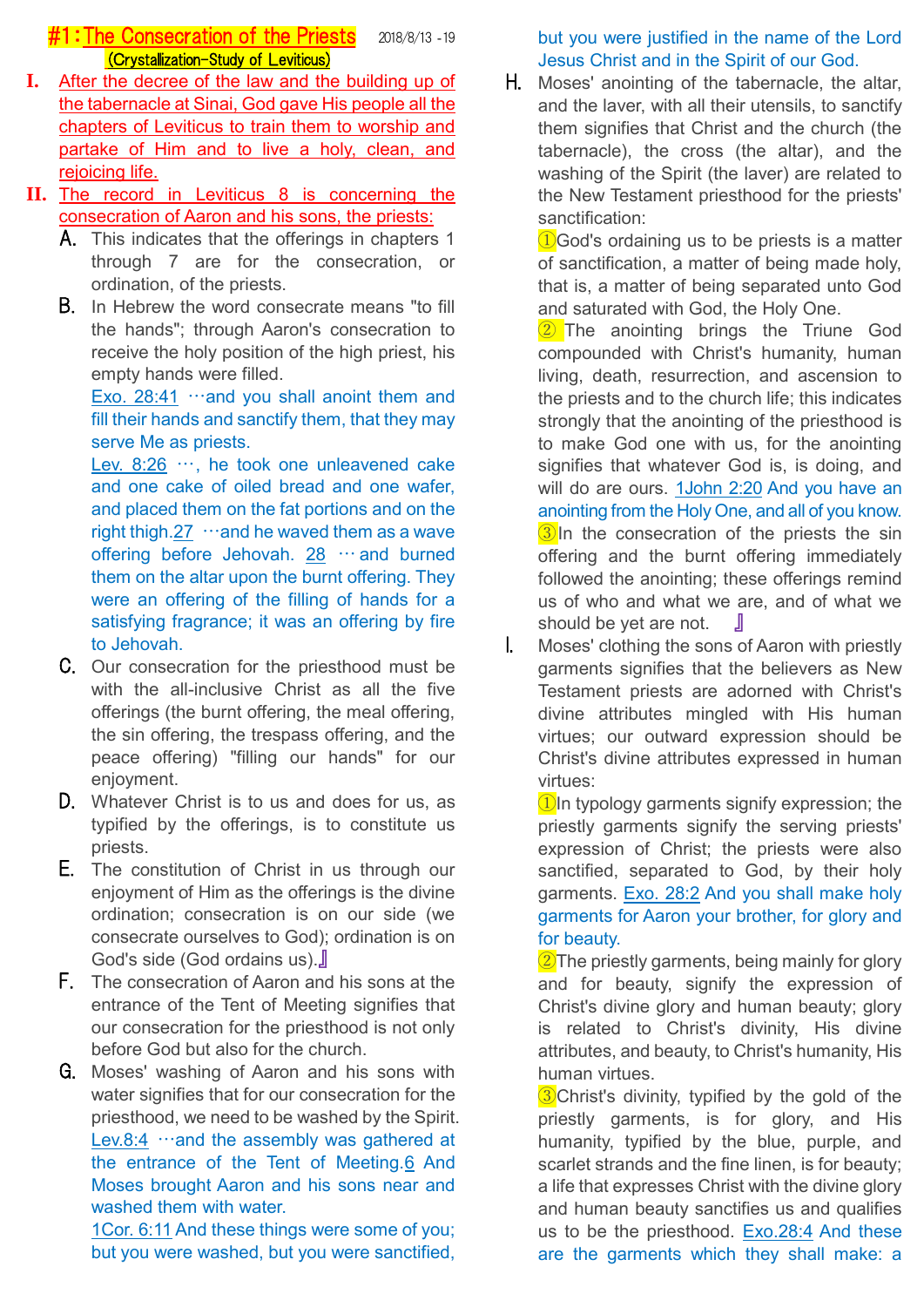breastplate and an ephod and a robe and a tunic of checkered work, a turban and a girding sash. So they shall make holy garments for Aaron your brother and for his sons that he may serve Me as a priest.』

J. The bull of the sin offering signifies the stronger and richer Christ as our sin offering to deal with the flesh, the old man, indwelling sin, Satan, the world, and the ruler of the world, for the assuming of our New Testament priesthood; this reminds us that in ourselves we are a constitution of all the aforementioned negative things and need to offer Christ daily as our sin offering for our priesthood: Lev.8:14 And they gathered them together, heap after heap, and the land stank. 15 But when Pharaoh saw that there was respite, he hardened his heart and did not listen to them, just as Jehovah had said.

**1** The priests were to eat the sin offering in the place of the sanctuary that they might "bear the iniquity of the assembly, to make expiation for them before Jehovah". Lev. 10:17 Why have you not eaten the sin offering in the place of the sanctuary? For it is most holy, and He gave it to you to bear the iniquity of the assembly, to make expiation for them before Jehovah.

2<sup>7</sup>The priests' partaking of the sin offering to bear the iniquity of the people signifies that we, the New Testament priests, partake of Christ as the believers' sin offering in the sense of participating in Christ's life, the life that bears others' sins, as our life supply that we may be able to bear the problems of God's people.

**3** The rich enjoyment of Christ as our sin offering in the church life enables us to minister Christ to the believers as the life that deals with sin, that they may deal with their sins to restore their broken fellowship with God.

④As we are enjoying Christ as the sin-dealing life, we must have the capacity to bear away the iniquity of God's people; we must learn to minister Christ to the dear ones who are in sin: a. To minister Christ as the sin-dealing life to someone is not to go to him to point out his fault and condemn him; this will only cause damage.

**b.**A person who sins usually has his heart hardened; if we are going to minister Christ to him, we have to trust in the Lord that we may have the grace with the Spirit to soften and warm up his hardened heart.

**c.**Then the very Christ as life will be actually, really, and richly ministered to him, and this life, which is the Spirit, will work within him; he will then be healed by the very Spirit, the life of Christ, ministered into him through us.

d. This is what it means, according to Leviticus, to bear away the iniquity of the people of God; this is the way to get rid of the sins among some saints so that they may eventually be recovered.(day 4 & 5)』

- K. The ram of the burnt offering signifies the strong Christ as our burnt offering for the assuming of our New Testament priesthood; this offering reminds us that as serving ones we must be absolute for God, yet we are not; thus, we need to take Christ as our daily burnt offering throughout the dark night of this age until morning, until the Lord returns. Lev.8:16 And he took all the fat that was on the inward parts and the appendage of the liver and the two kidneys and their fat, and Moses burned them on the altar.  $6:9$  … The burnt offering shall be on the hearth on the altar all night until the morning, and the fire of the altar shall be kept burning on it.
- L. The ram of consecration signifies the strong Christ for our consecration in the assuming of our priesthood:

① Some of the blood of the ram of consecration was put on Aaron's and his sons' right ear, on the thumb of their right hand, and on the big toe of their right foot; this signifies that the redeeming blood of Christ cleanses our ears for hearing, our hands for working, and our feet for walking.

②We must learn how to listen to the word of God, to do what is required by Him, and to walk according to His way in serving Him; in Leviticus 14:14 the same procedure was used in the cleansing of the leper, indicating that in the eyes of God we sinners who are ordained to be priests are unclean, like lepers.

③Our hearing is mentioned first because it affects our working and our moving; as Isaiah 50:4 and 5 indicate, a servant of God must have a hearing ear; a servant who does not listen to his Master's word cannot serve Him according to His will, heart, and desire.

M. The process of consecrating Aaron and his sons was repeated for seven days for their expiation, signifying that we need to remember all the things involved in our consecration and ordination as New Testament priests; the solemnity of the consecration and ordination of the priests is indicated in verse 35, warning us that we should not enter into the New Testament priesthood and into the enjoyment of Christ in a careless way.』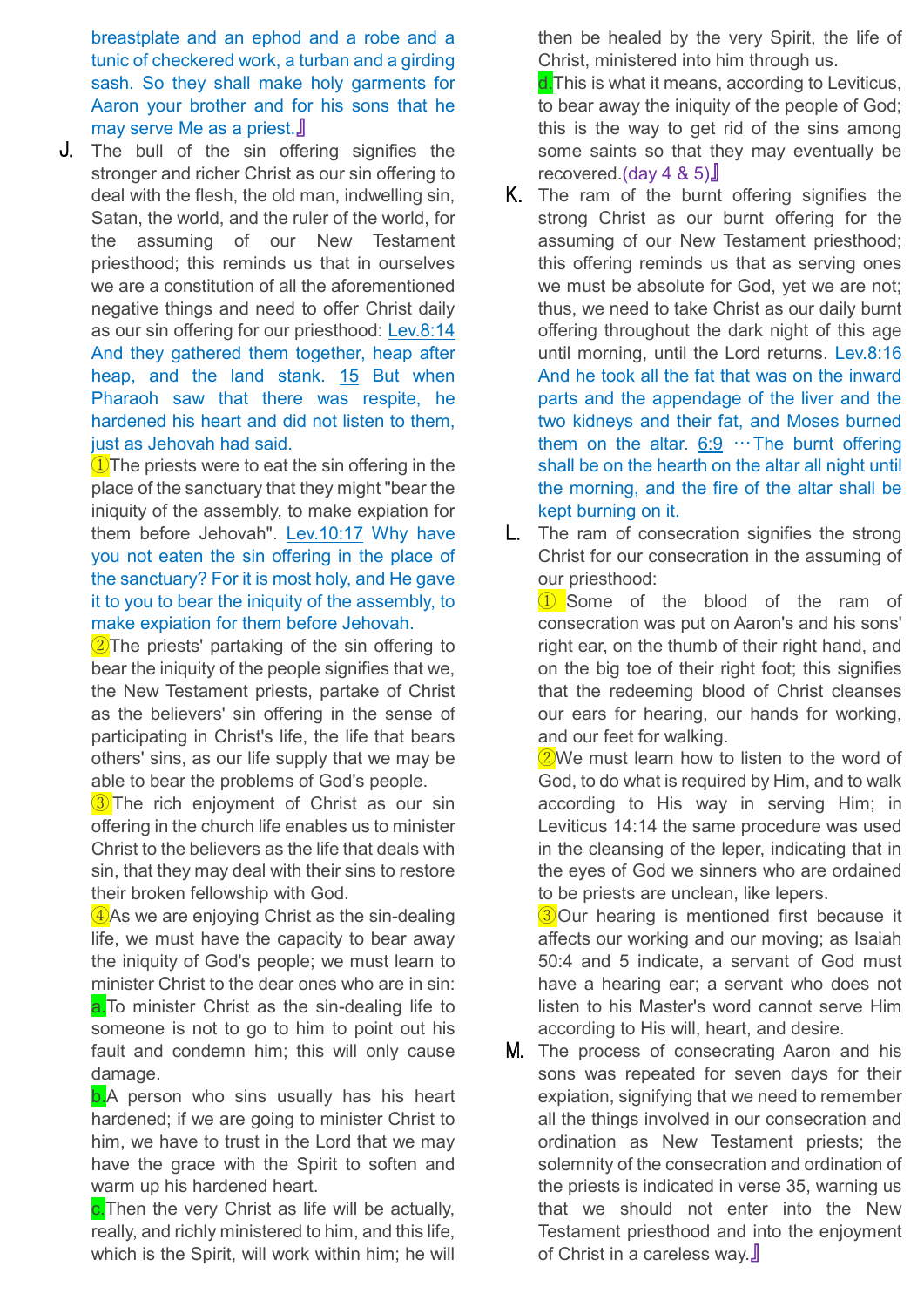### **Experience①**:**Consecrated New Testament priests of the gospel**

**Lev. 8:4…And Moses did just as Jehovah had commanded him, and the assembly was gathered at the entrance of the Tent of Meeting. 6 And Moses brought Aaron and his sons near and washed them with water. The consecration of Aaron and his sons took place at the entrance of the Tent of Meeting. This signifies that our consecration for the priesthood is not only before God but also for the church life.**

**1Cor. 6:11 And these things were some of you; but you were washed, but you were sanctified, but you were justified in the name of the Lord Jesus Christ and in the Spirit of our God.**

**Moses' washing of Aaron and his sons with water signifies that for our consecration for the priesthood, we need to be washed by the Spirit.**

**Moses' anointing of the tabernacle, the altar, and the laver, with all their utensils, to sanctify them signifies that Christ and the church (the tabernacle), the cross (the altar), and the washing of the Spirit (the laver) are related to the New Testament priesthood for the priests' sanctification.** 

**God's ordaining us to be priests is a matter of sanctification, a matter of being made holy, that is, a matter of being separated unto God and saturated with God, the Holy One. Lev. 8:10 And Moses took the anointing oil and anointed the tabernacle and all that was in it, and sanctified them. 11 And he sprinkled some of it on the altar seven times, and anointed the altar and all its vessels, and the laver and its base, to sanctify them.12 And he poured some of the anointing oil on Aaron's head and anointed him, to sanctify him.**

**The anointing brings the Triune God compounded with Christ's humanity, human living, death, resurrection, and ascension to the priests and to the church life; this indicates strongly that the anointing of the priesthood is to make God one with us, for the anointing signifies that whatever God is, is doing, and will do are ours.** 

## For Young Working Saints

**Suppose you passed the interview of the company and received the offer letter and officially became an employee of that company. Such an appointment to a post has happened when you believed Lord Jesus and became the New Testament priest of the gospel officially. You became someone who serve God and the church as a priest. Whatever occupation you have, you are the New Testament priest of the gospel and you should contact 6 kinds of new ones and supply them with the word of God.**

**The New Testament priest of the gospel needs to be washed by the Holy Spirit. This is the washing of the regeneration. As a priest, you need to be washed everyday with the Holy Spirit. Practically this will happen when you read the Bible, when you pray with your spirit exercised, and walk and work according to the Spirit. This washing will sanctify you to God and transform you.** 

**After the washing of the Holy Spirit, the anointing of the compound Spirit will come. When you think about yourself being an officially consecrated priest, you will notice that you** 

**have to practice the revival every morning. Both the washing of the Holy Spirit and the anointing of the compound Spirit happen when you pray read in the morning revival. If you go to work without pray reading the Word and without prayer, you don't have the washing nor the anointing. So you don't have the reality as a priest and become a mere office worker, same as your gentile colleagues. But if you practice the morning revival every day and get washed and anointed before going to work, you go to office as a priest expressing Christ and experience Christ in the work at the office, so you will succeed in any company.**

**After the morning revival and get to the office, do not forget that you are the officially appointed priest. You should not go to drinking so often to flatter your boss as many people are doing. It is pointed out recently that those who attend such drinking so often likely to suffer the serious sickness or get weakened rapidly after 55 to 60 years old and degrade their job performance. You should not serve your boss superficially, but serve your boss by your achievements at work.**

**Experience②: Those who serve the Lord must learn to listen correctly from the Lord and always be burning in the spirit**

**Lev. 8:23 And he slaughtered it, and Moses took some of its blood and put it on the lobe of Aaron's right ear and on the thumb of his right hand and on the big toe of his right foot.**

 **Some of the blood of the ram of consecration was put on Aaron's and his son's right ear, on the thumb of their hand, and on the big toe of their right foot. This signifies that the redeeming blood of Christ cleanses our ears for hearing, our hands for working, and our feet for walking. We must learn how to listen to the word of God, to do what is required by Him, and to walk according to His way in serving Him. In Leviticus 14:14, the same procedure was used in the cleansing of a leper. This indicates that in the eyes of God we sinners who have been ordained to be His priests are unclean, like lepers.**

 **Our hearing is mentioned first because it affects our working and our moving. The blood of Christ deals with our ear for listening to God's word, to God's speaking.**

**Isa. 50:4 The Lord Jehovah has given me The tongue of the instructed, That I should know how to sustain the weary with a word. He awakens me morning by morning; He awakens my ear To hear as an instructed one. 5 The Lord Jehovah has opened my ear; And I was not rebellious, Nor did I turn back.**

 **As Isaiah 50:4 and 5 indicate, a servant must have a hearing ear. A servant who does not listen to his master's word cannot serve him according to his will, heart, and desire. To serve God as priests, our hearing (ears), our working (hands), and our walking (feet) must be cleansed and sanctified by Christ's redeeming blood. We must learn how to listen to the word of God, to do what is required by Him, and to walk according to His way in serving Him.**

**Lev. 6:9…The burnt offering shall be on the hearth on the altar all night until the morning, and the fire of the altar shall be kept burning on it.**